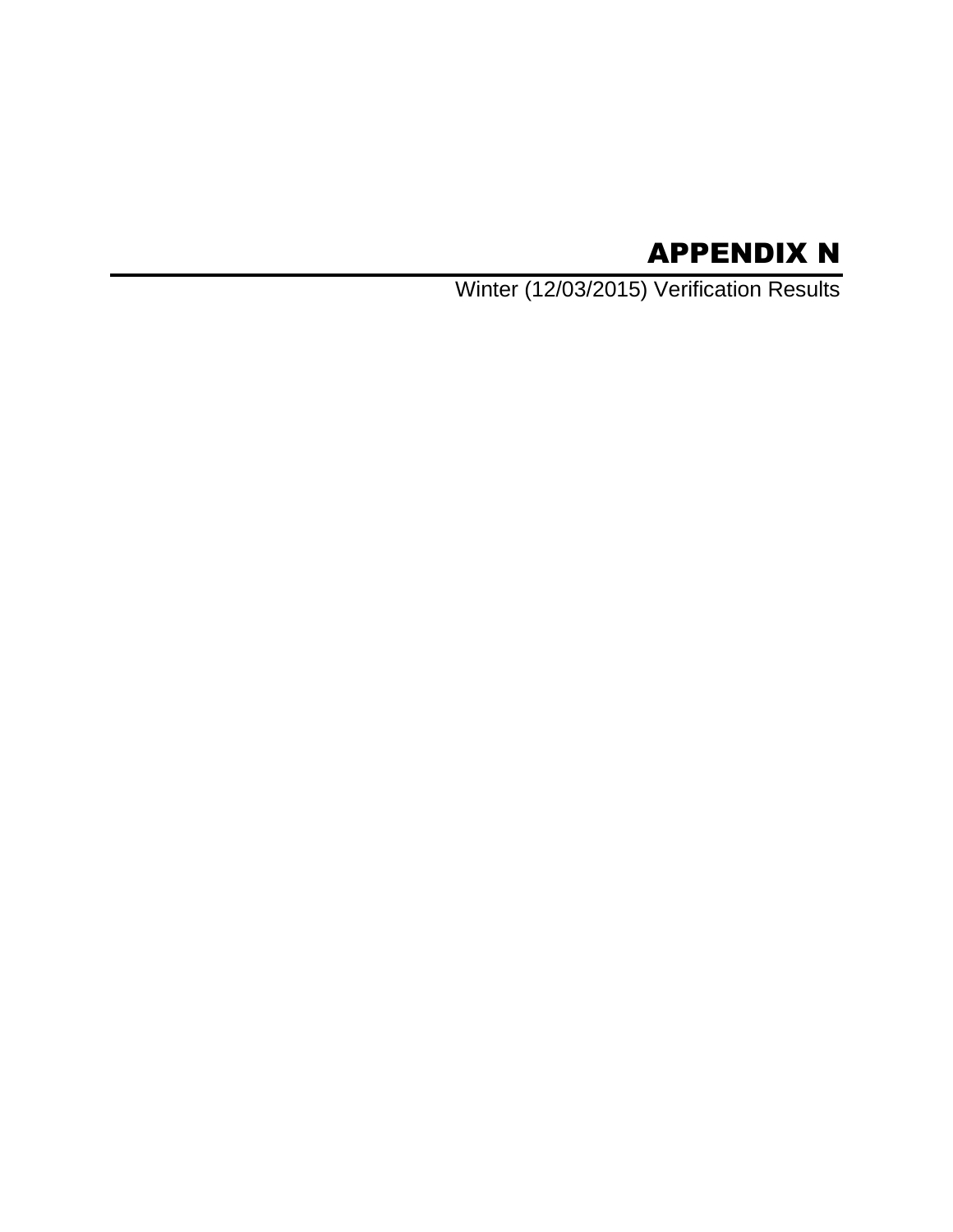#### **Figure 1. Round 1 HPR 1 and 2 December 3, 2015**



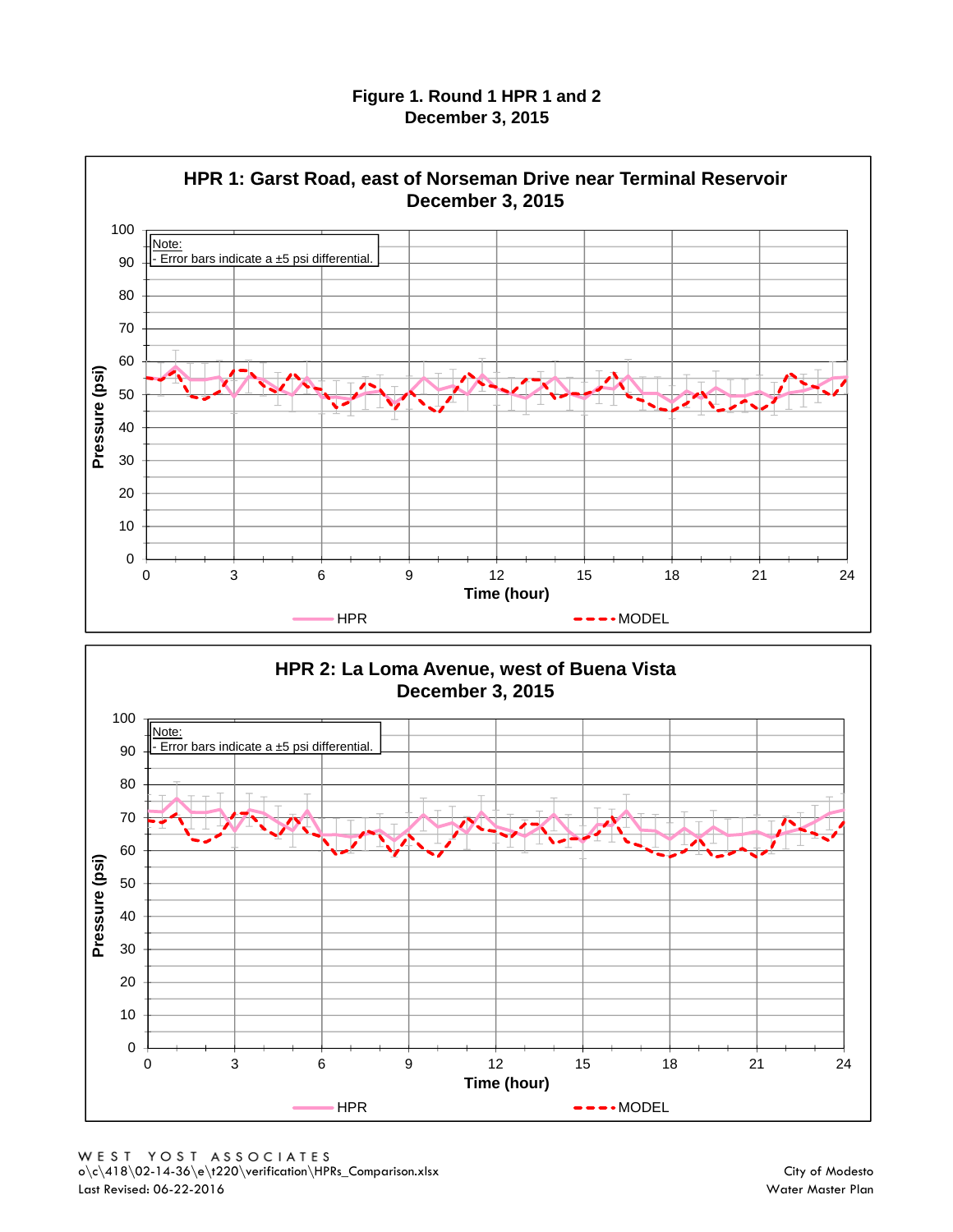#### **Figure 2. Round 1 HPR 3 and 4 December 3, 2015**



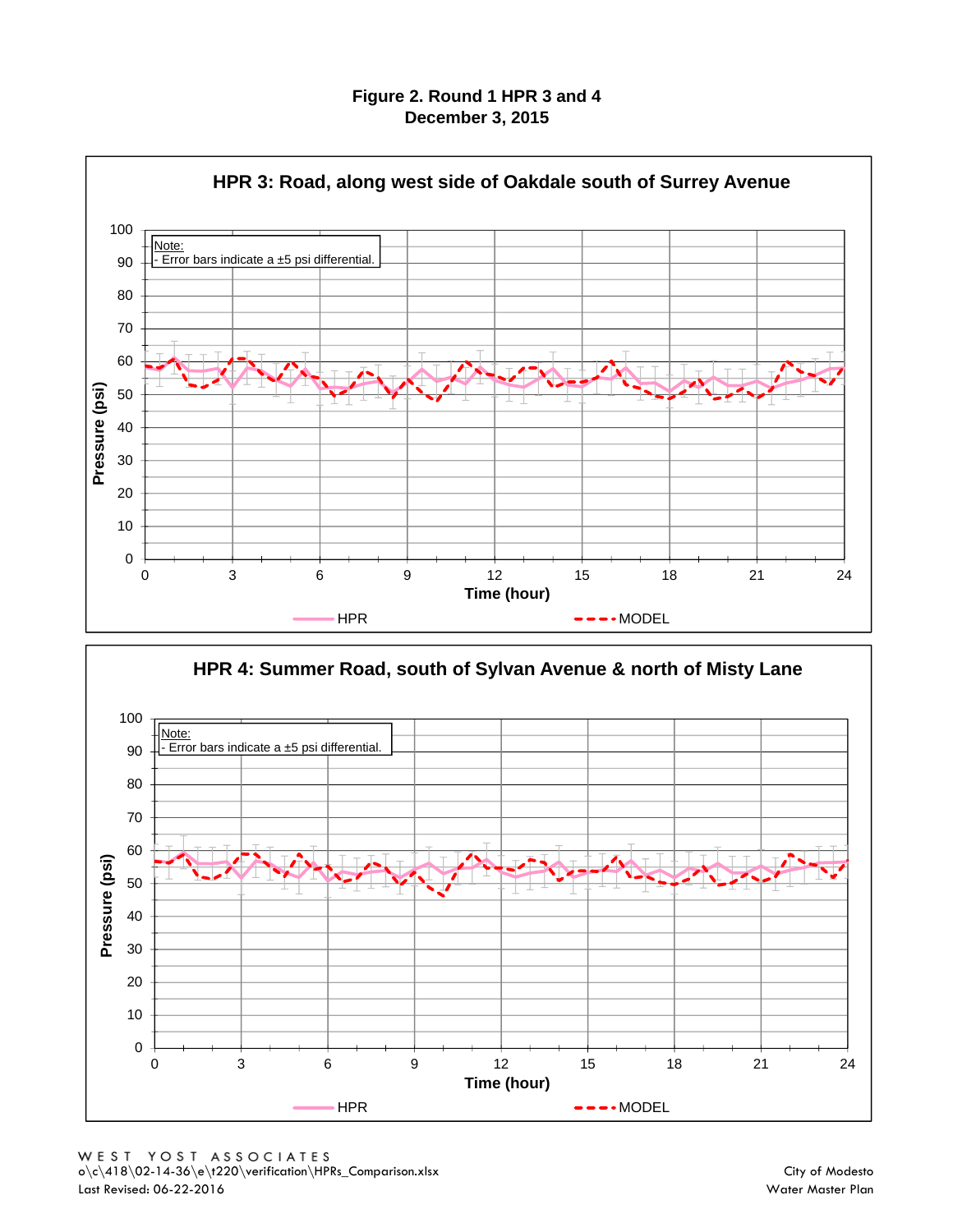#### **Figure 3. Round 1 HPR 5 and 8 December 3, 2015**



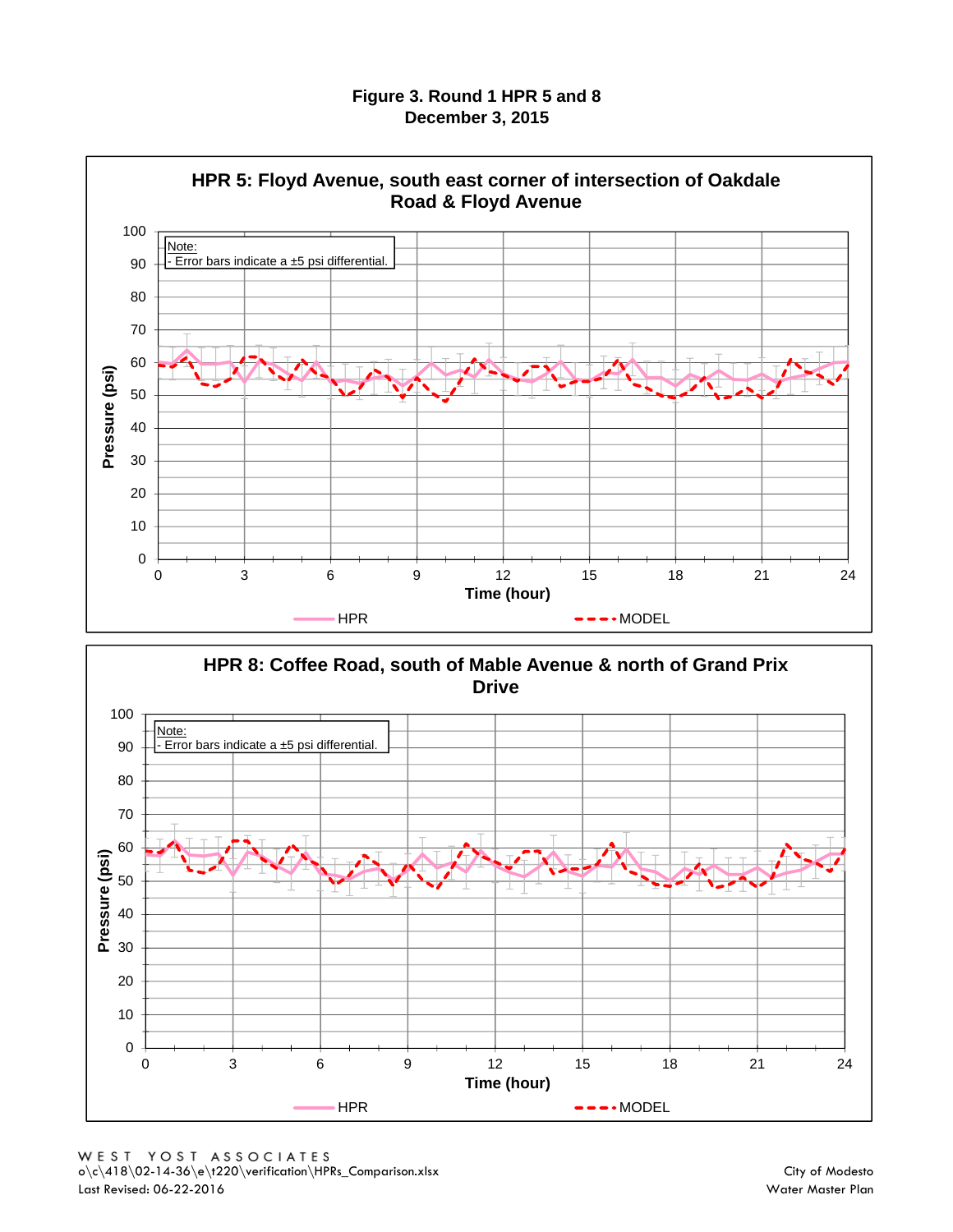#### **Figure 4. Round 1 HPR 11 and 12 December 3, 2015**



**HPR 12: Morse Road, near intersection of Morse Road & Lahontan Drive**

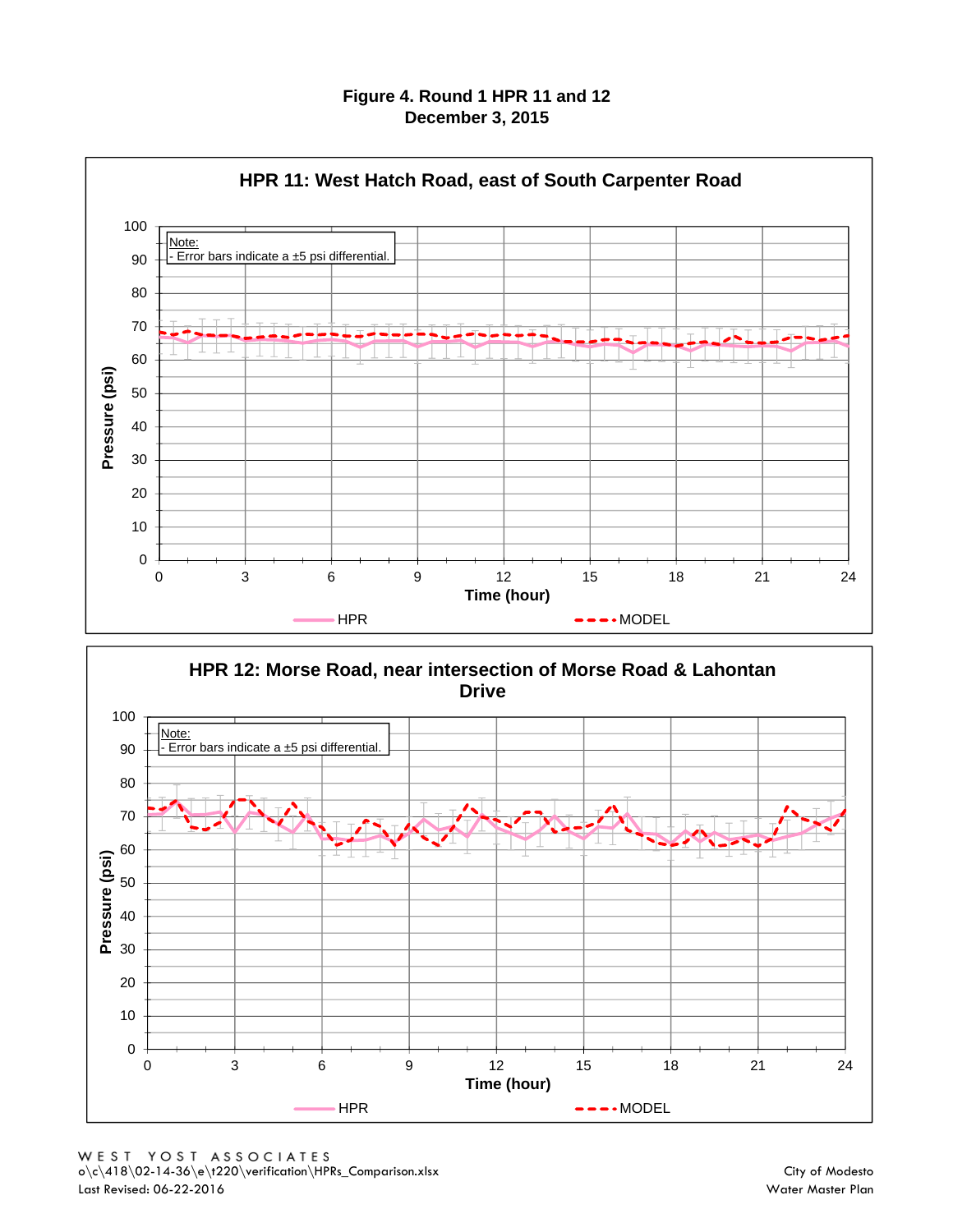#### **Figure 5. Round 1 HPR 13 and 14 December 3, 2015**



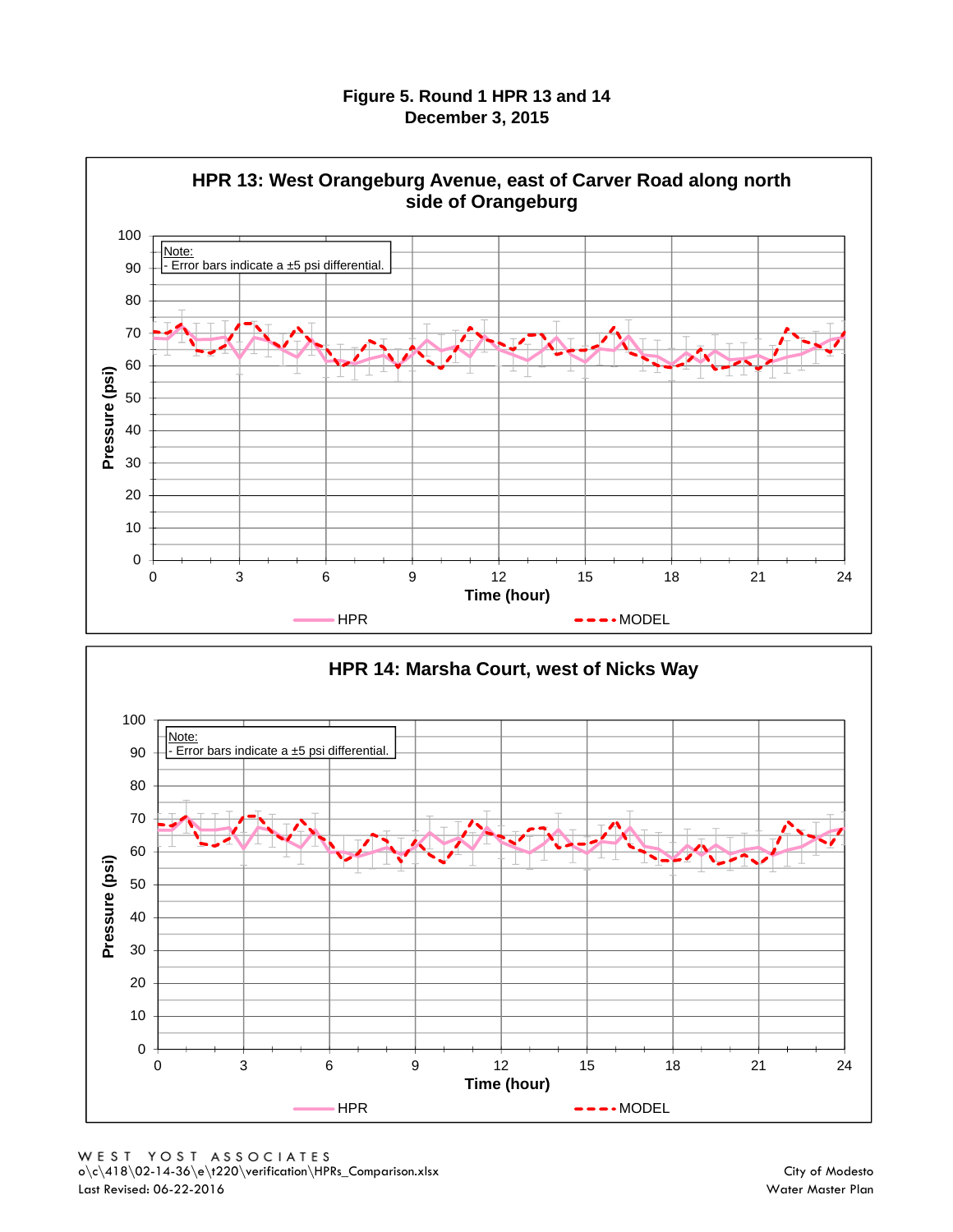#### **Figure 6. Round 1 HPR 15 and 16 December 3, 2015**



**HPR 16: Virginia Corridor Easement, east of Semallon Drive & north of Cottonwood Court**

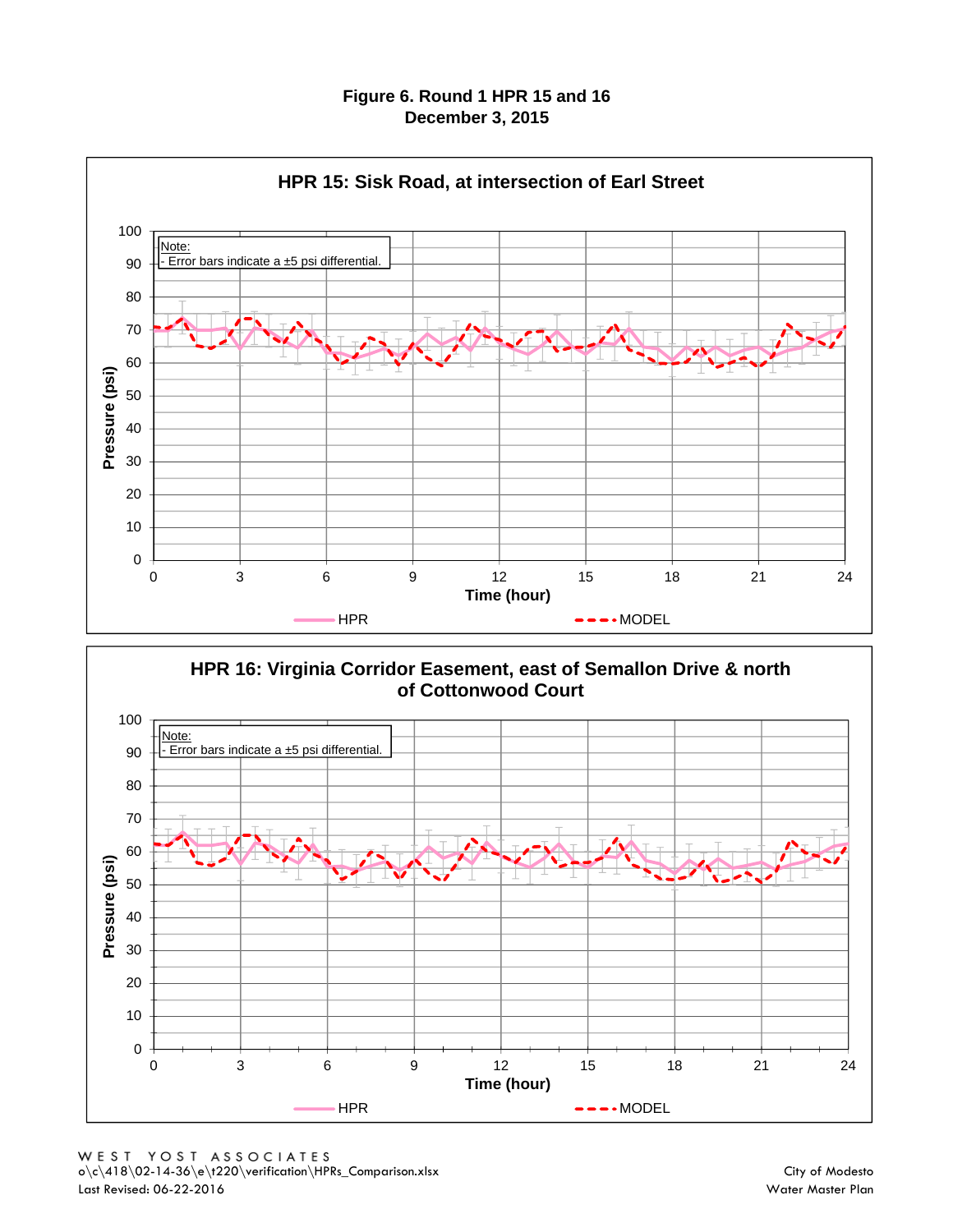#### **Figure 7. Round 1 HPR 17 and 18 December 3, 2015**



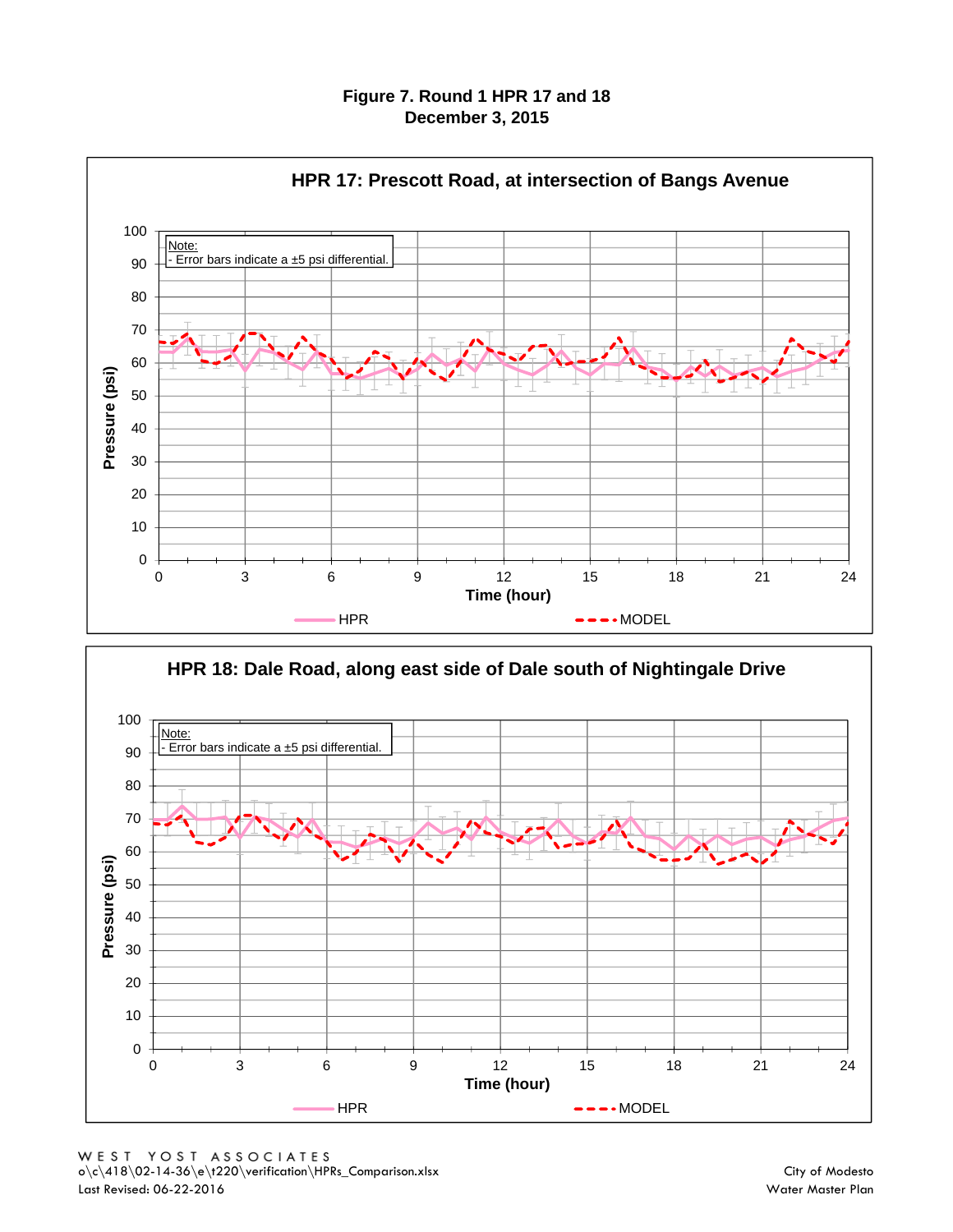#### **Figure 8. Round 1 HPR 19 and 20 December 3, 2015**





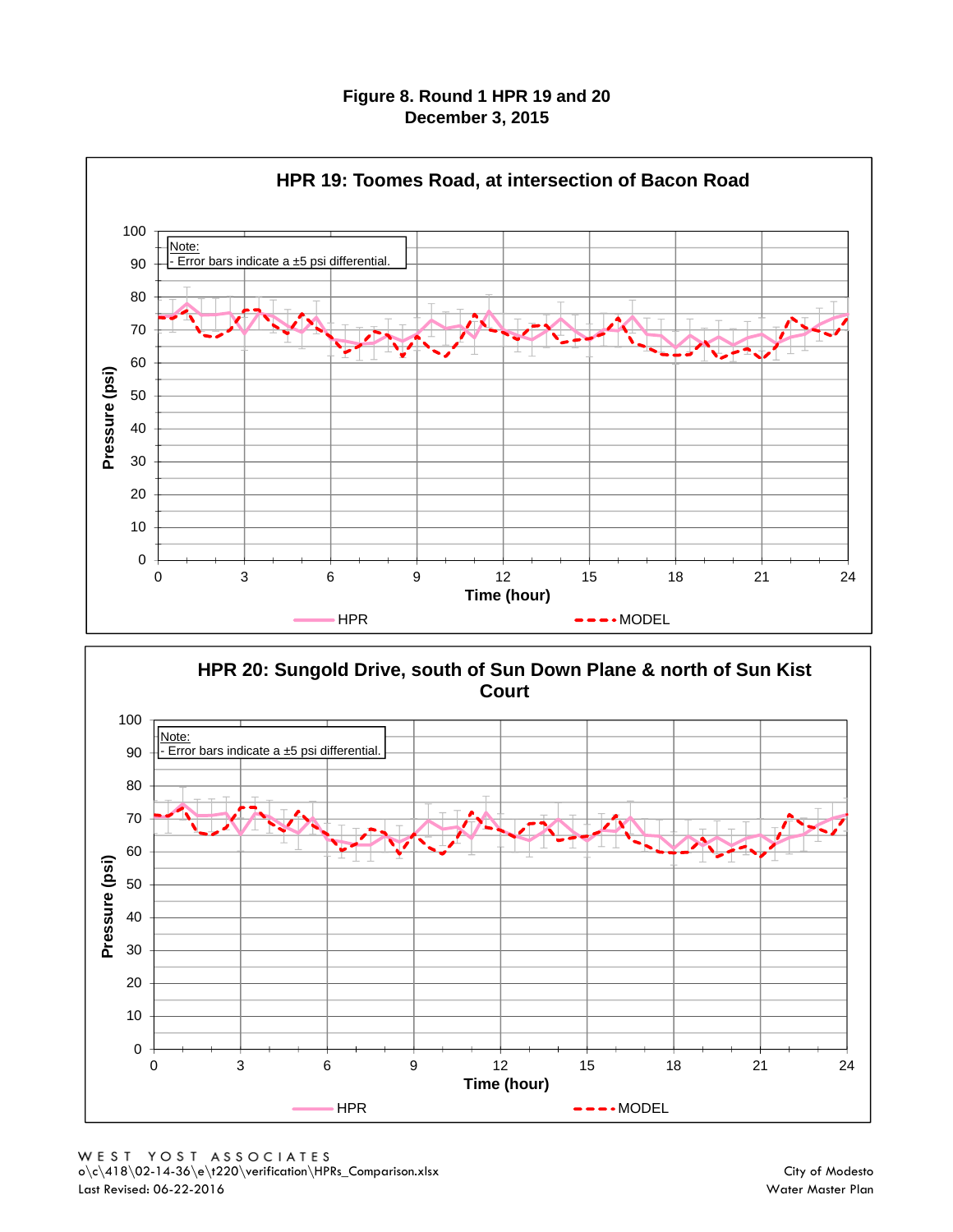## **Figure 9. MID Tank Comparison December 3, 2015**

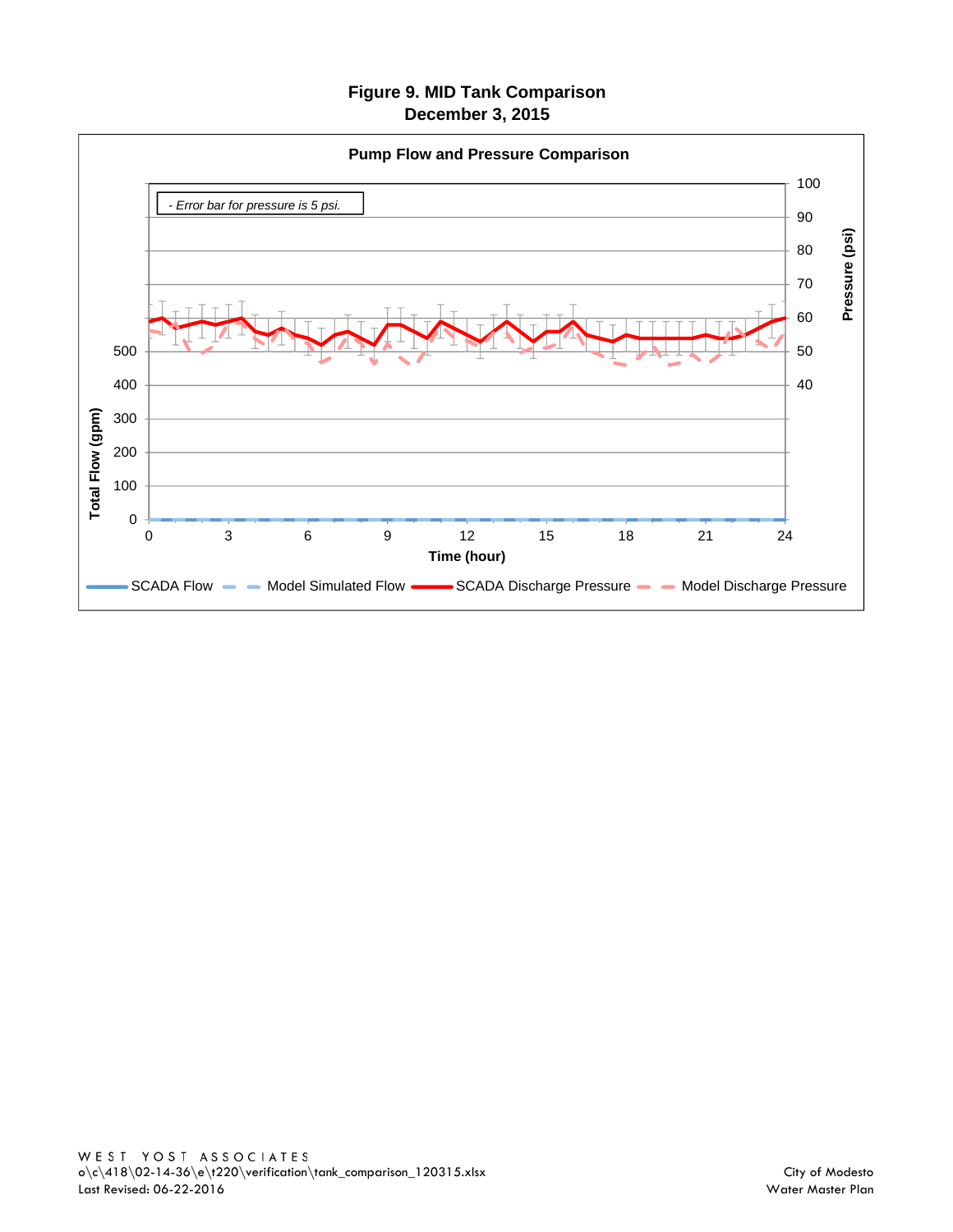**Figure 10. Tank 3 Comparison December 3, 2015**



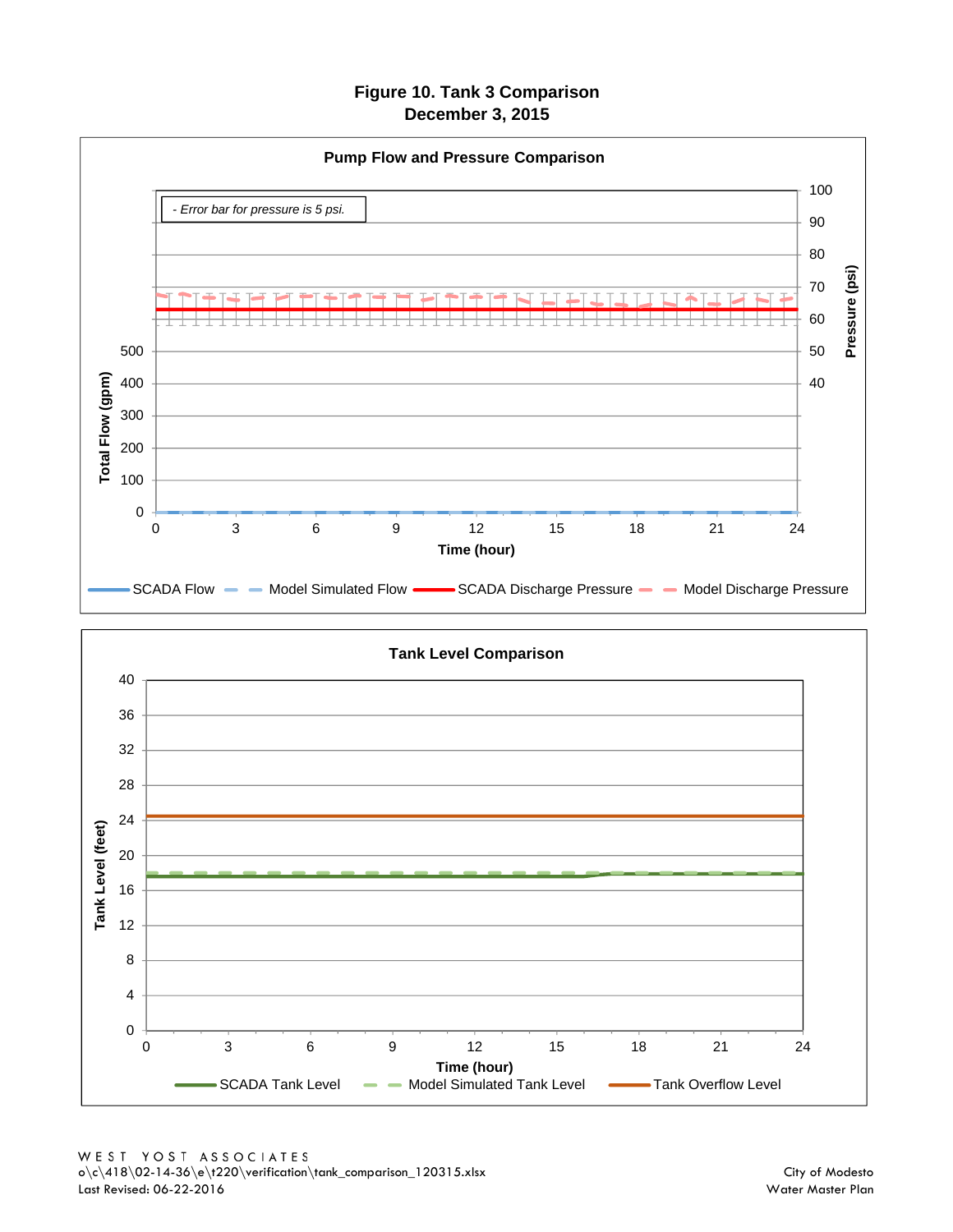**Figure 11. Tank 4 Comparison December 3, 2015**



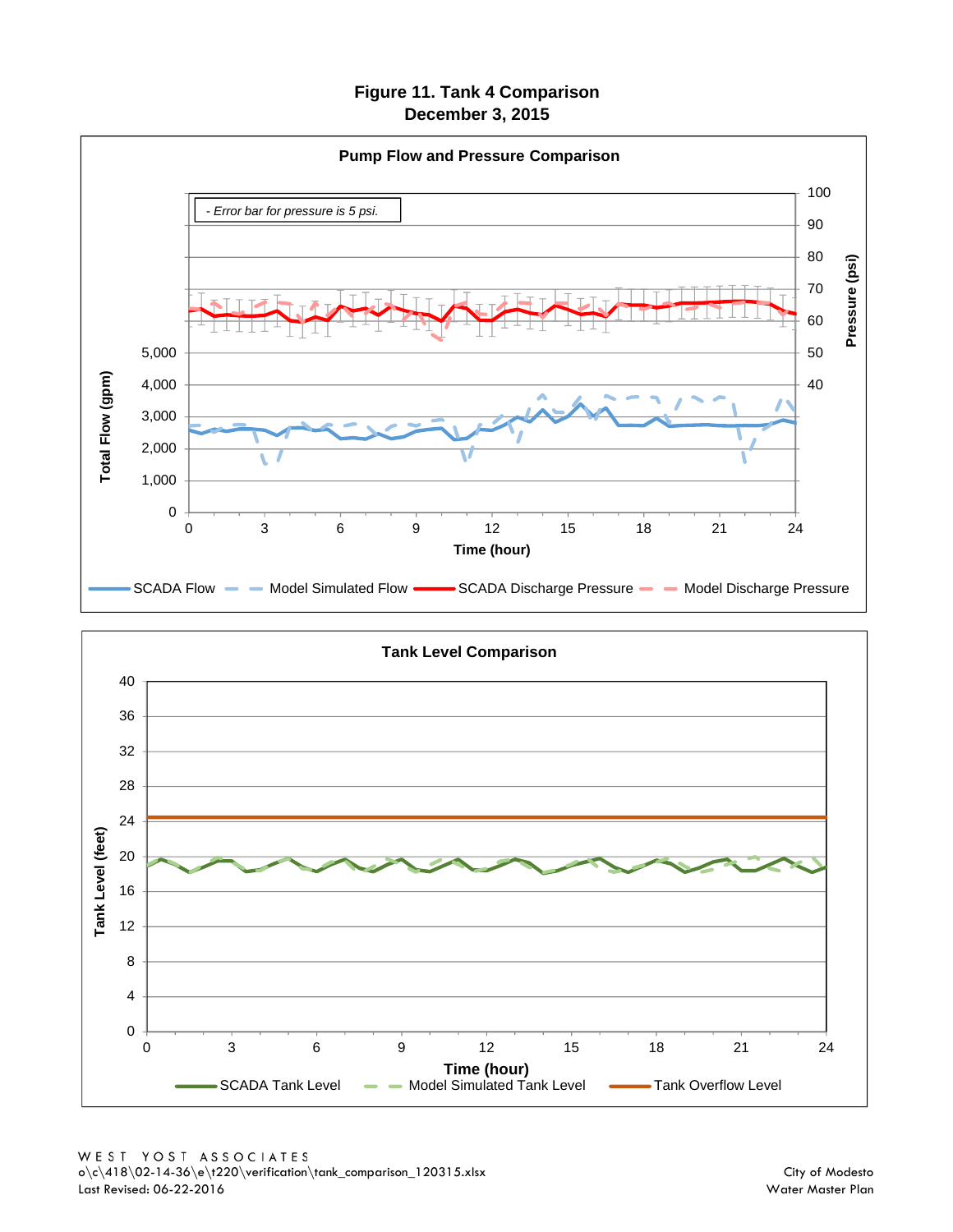**Figure 12. Tank 5 Comparison December 3, 2015**



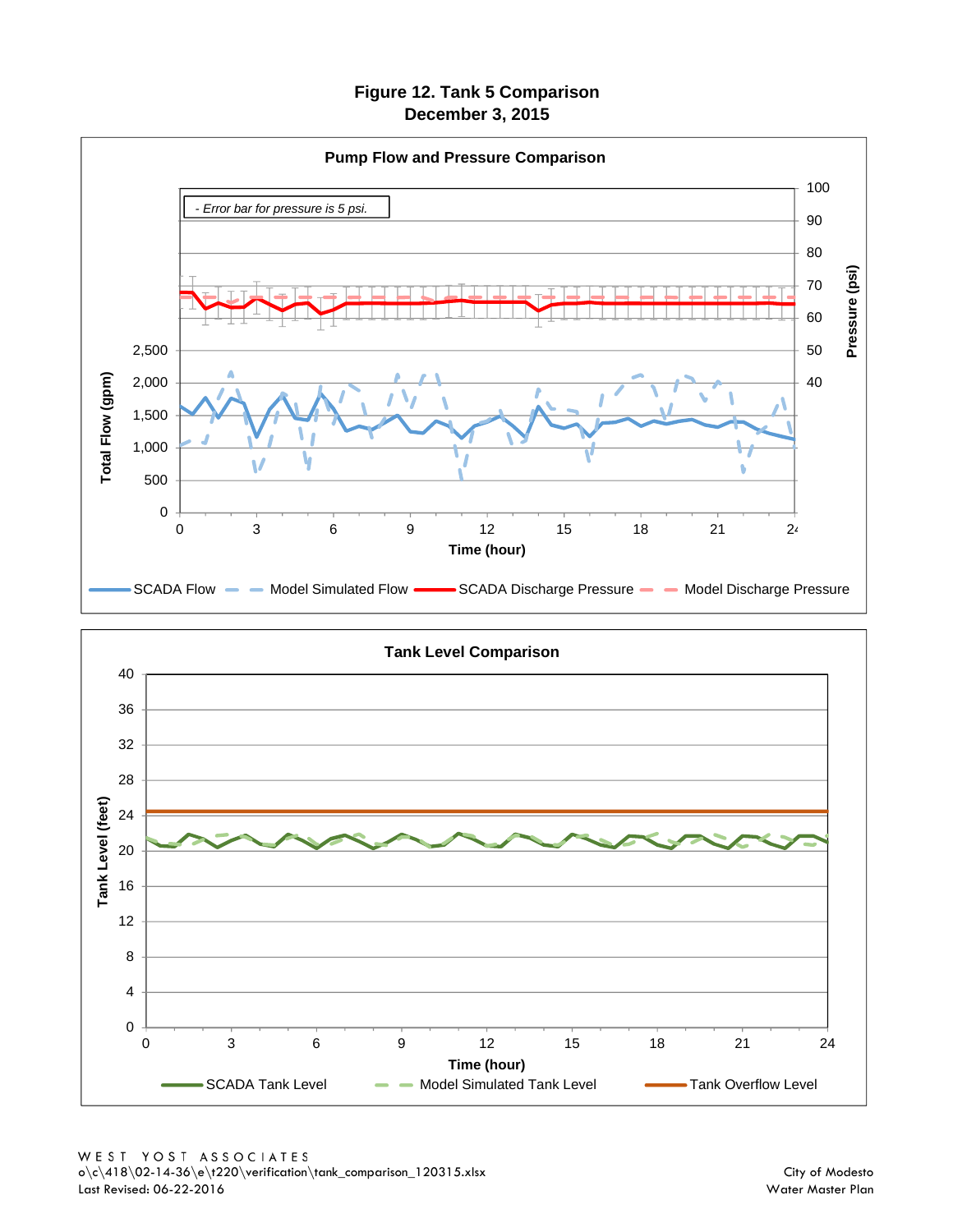**Figure 13. Tank 6 Comparison December 3, 2015**



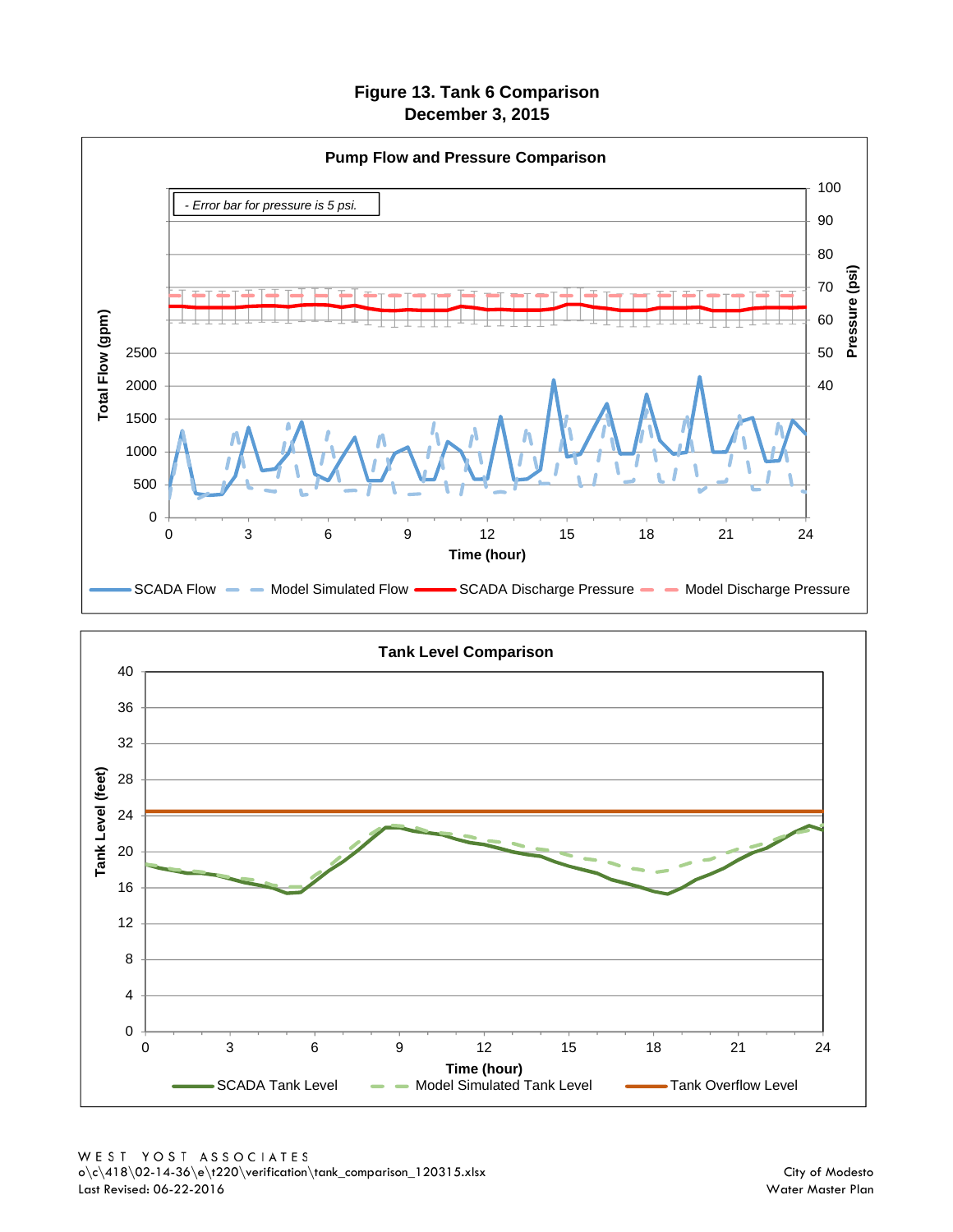**Figure 14. Tank 7 Compariso n December 3, 2015**



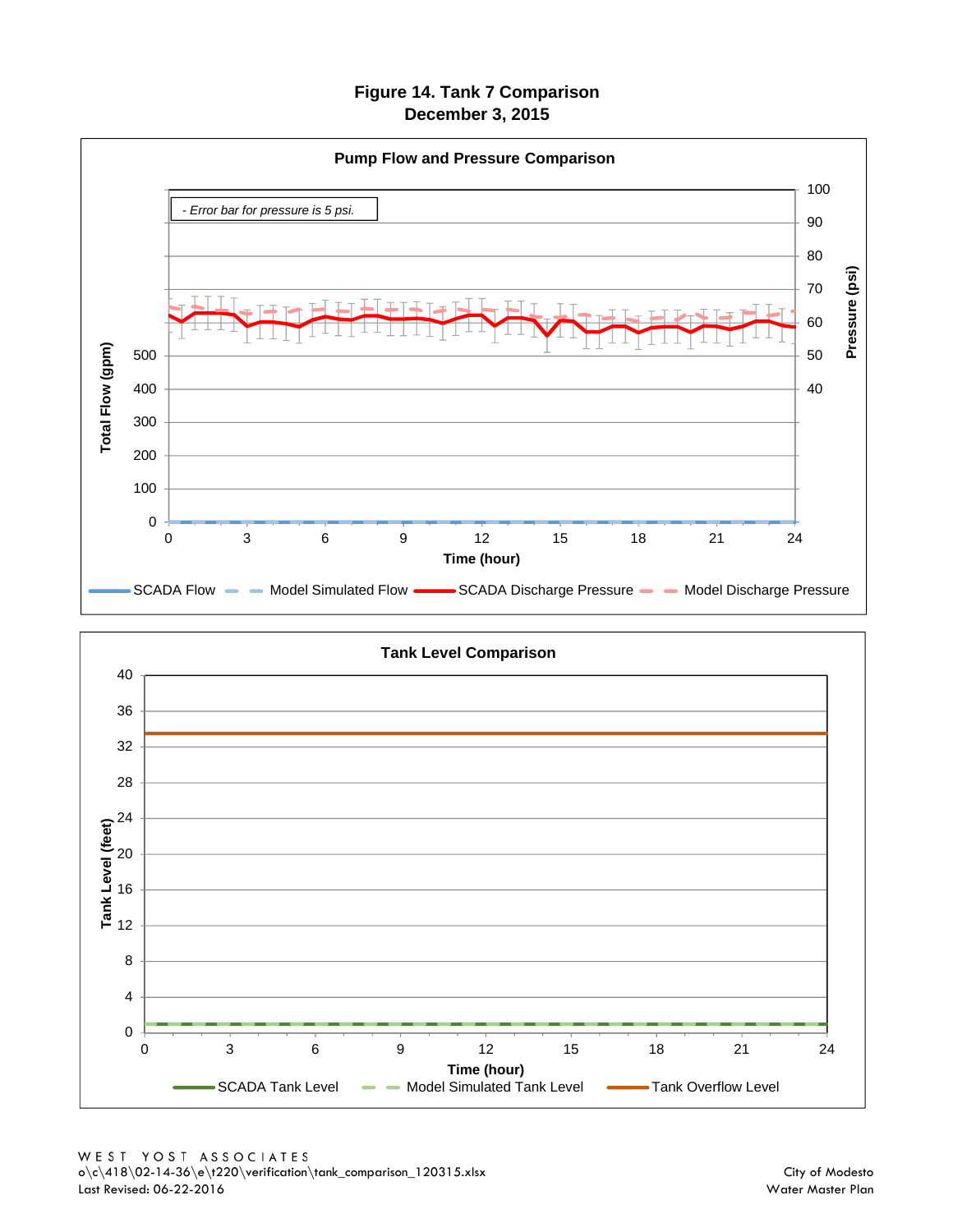**Figure 15. Tank 8 Comparison December 3, 2015**



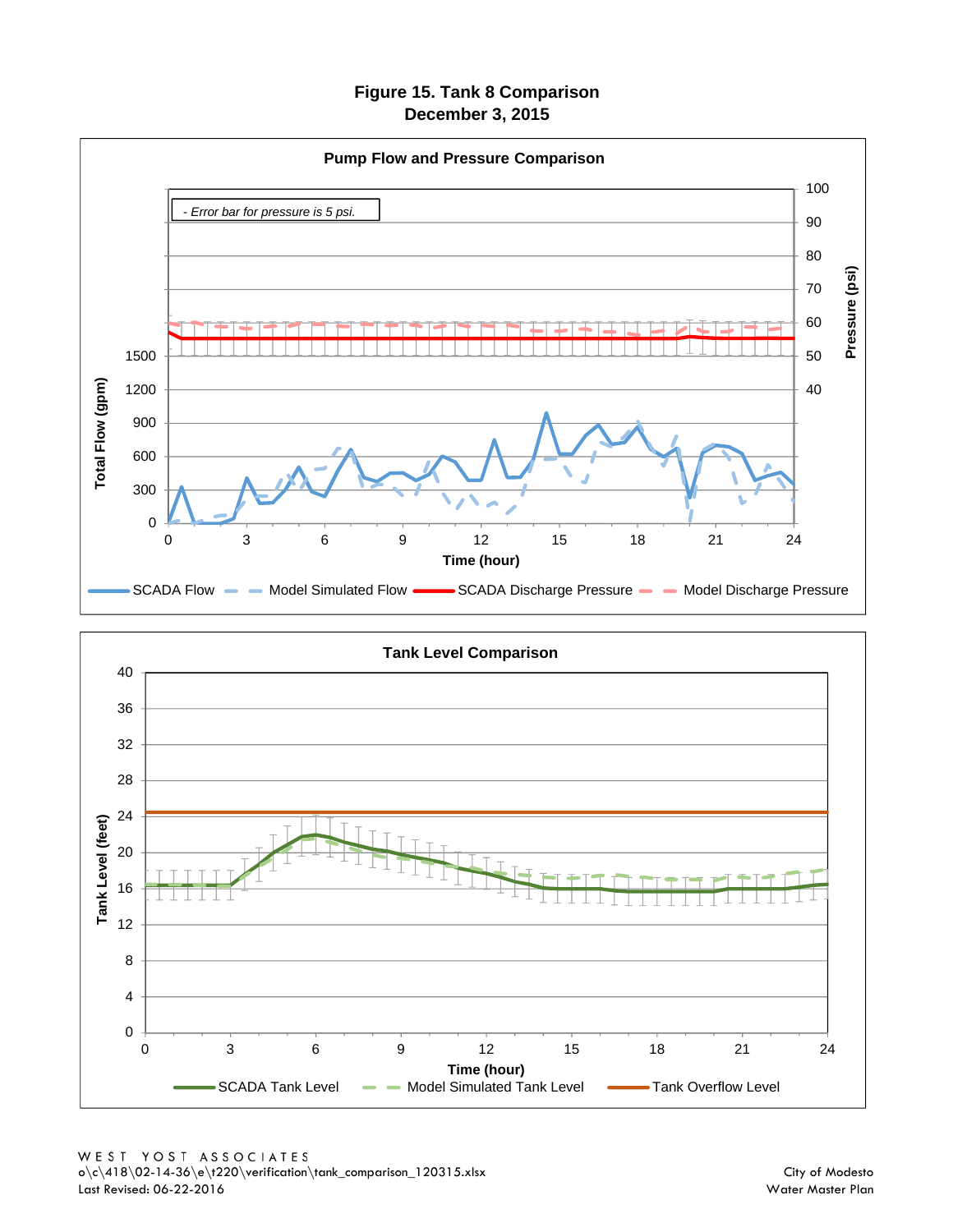#### **Figure 16. Tank 10 Comparison December 3, 2015**



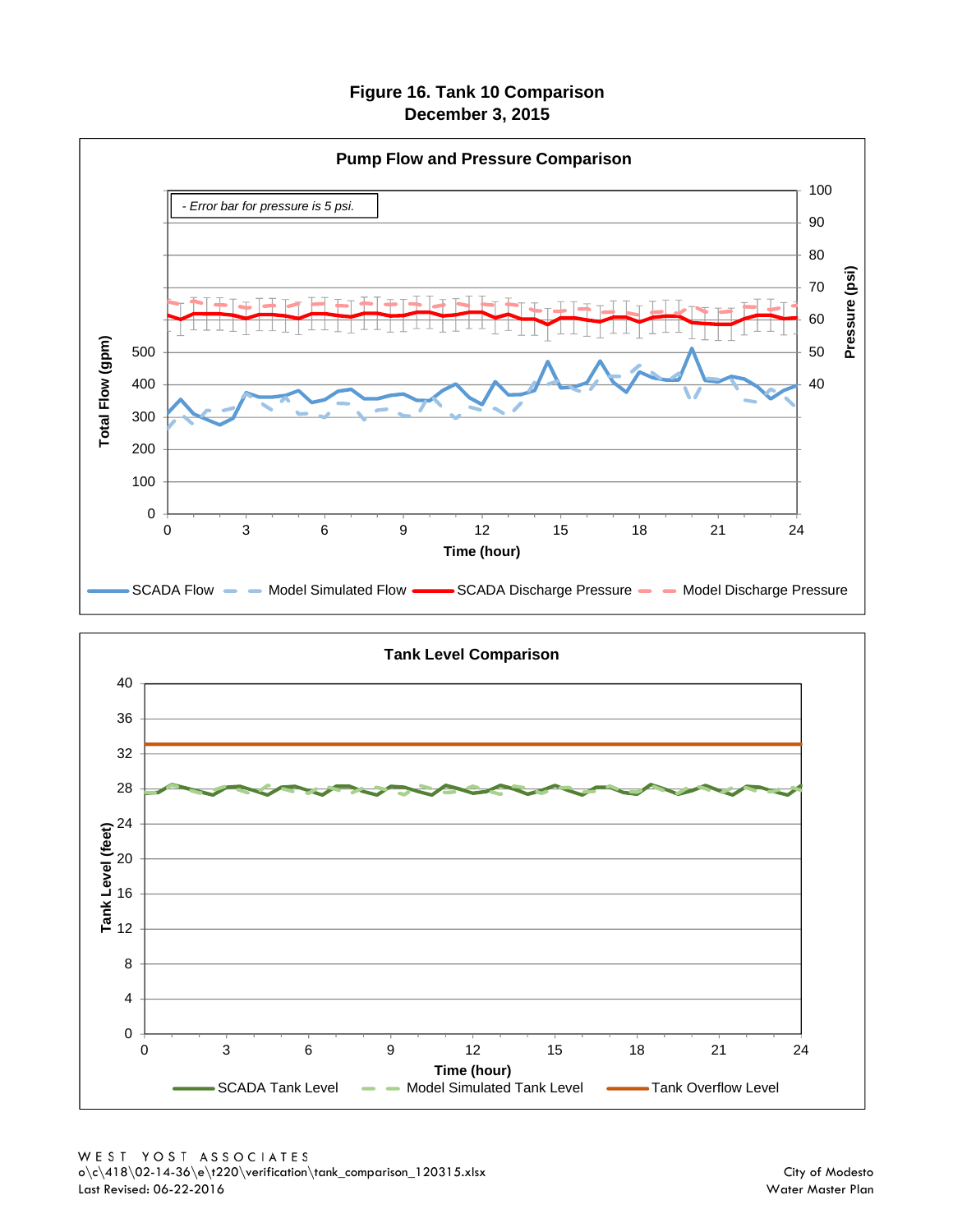**Figure 17. Tank 12 Comparison December 3, 2015**



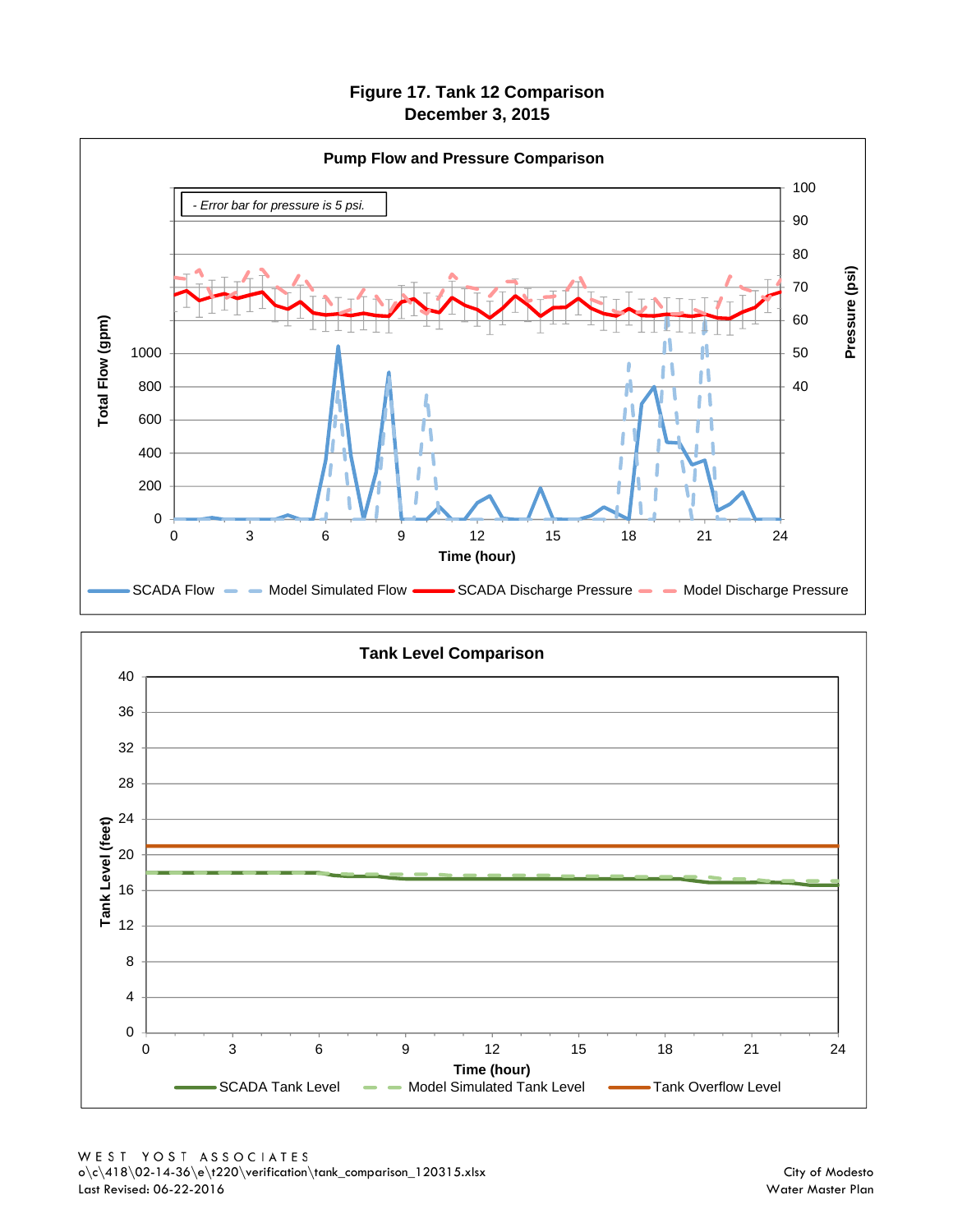**Figure 18. Well 25 and 41 December 3, 2015**



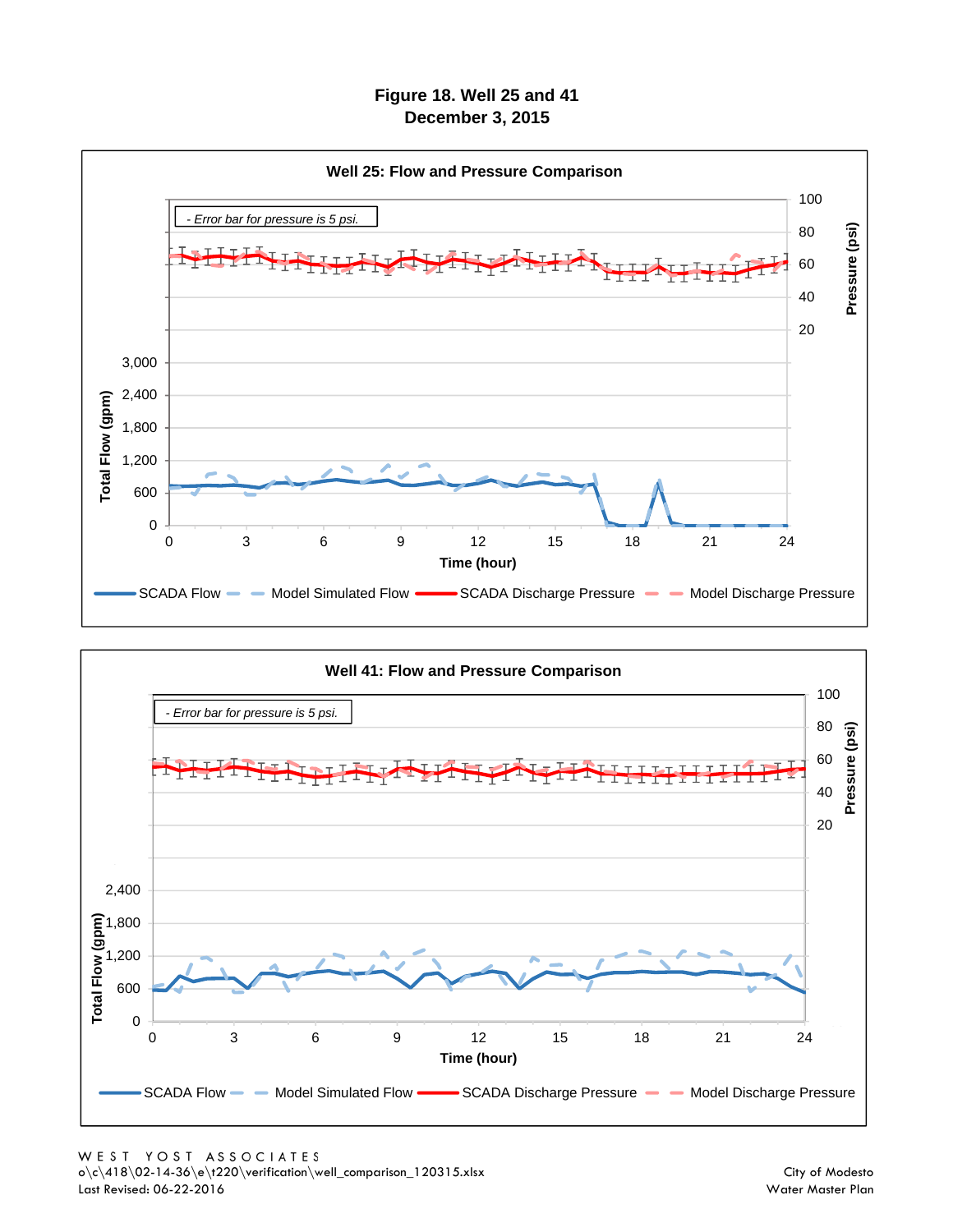**Figure 19. Well 45 and 52 December 3, 2015**



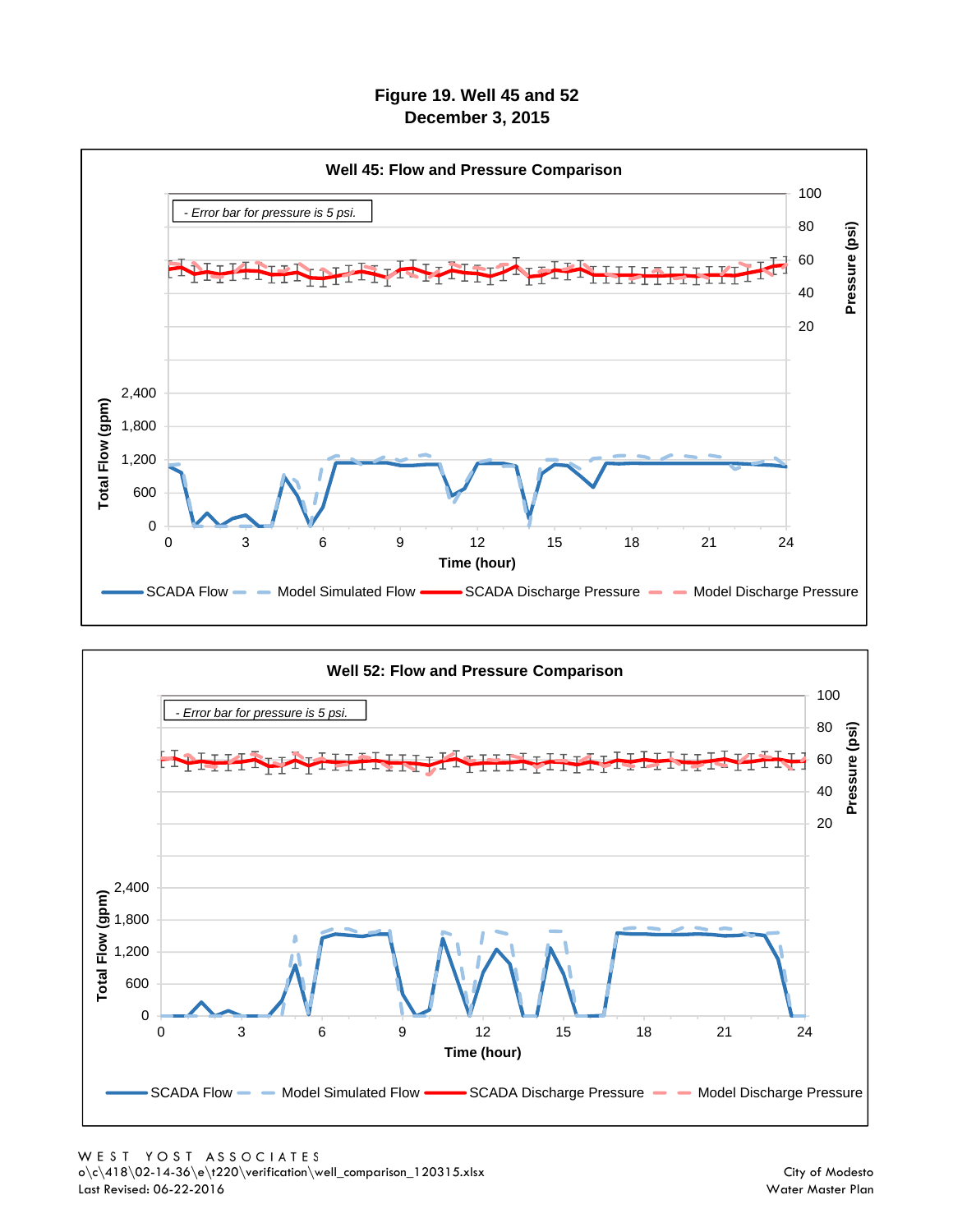**Figure 20. Well 54 and 58 December 3, 2015**



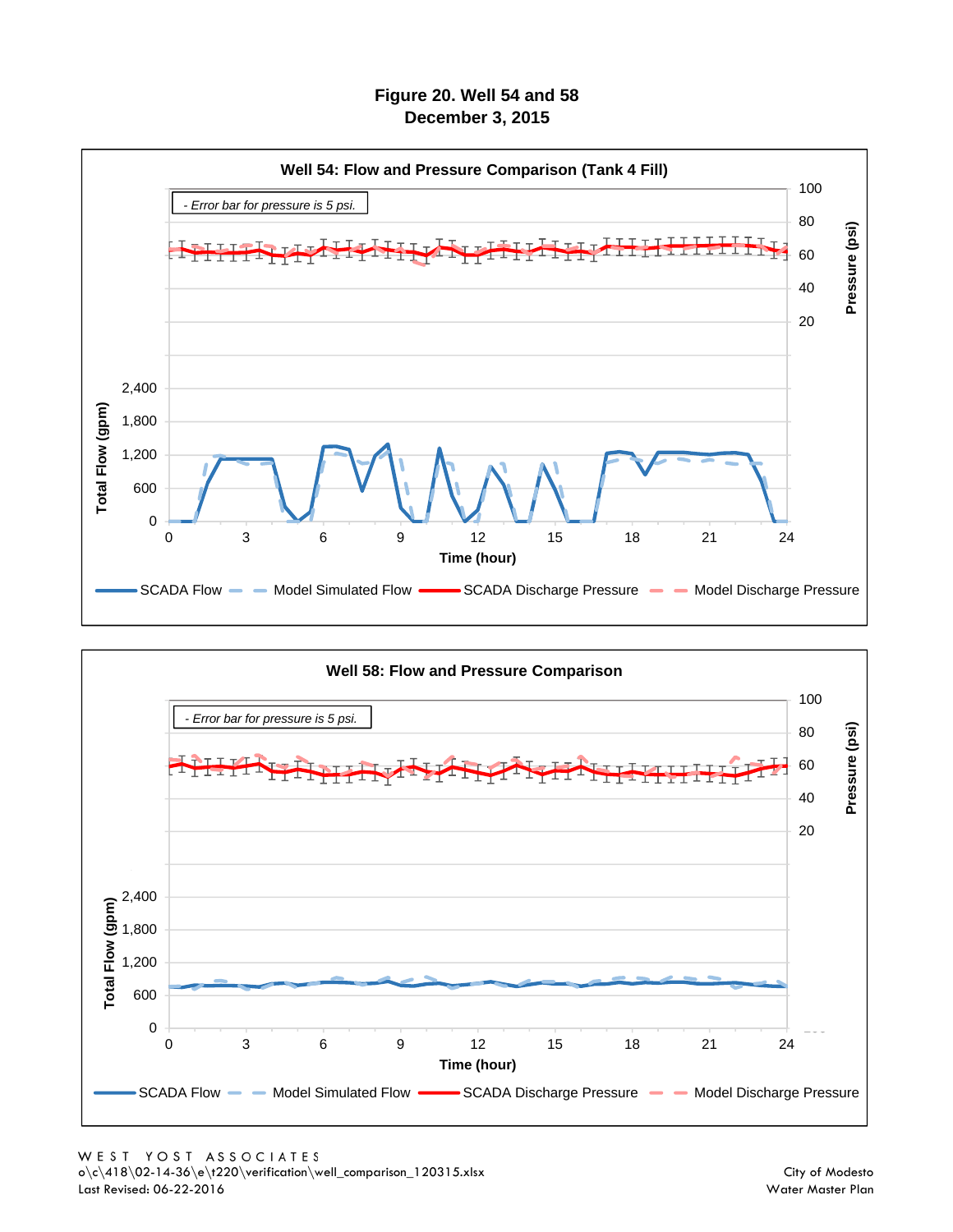**Figure 21. Well 59 and 62 December 3, 2015**



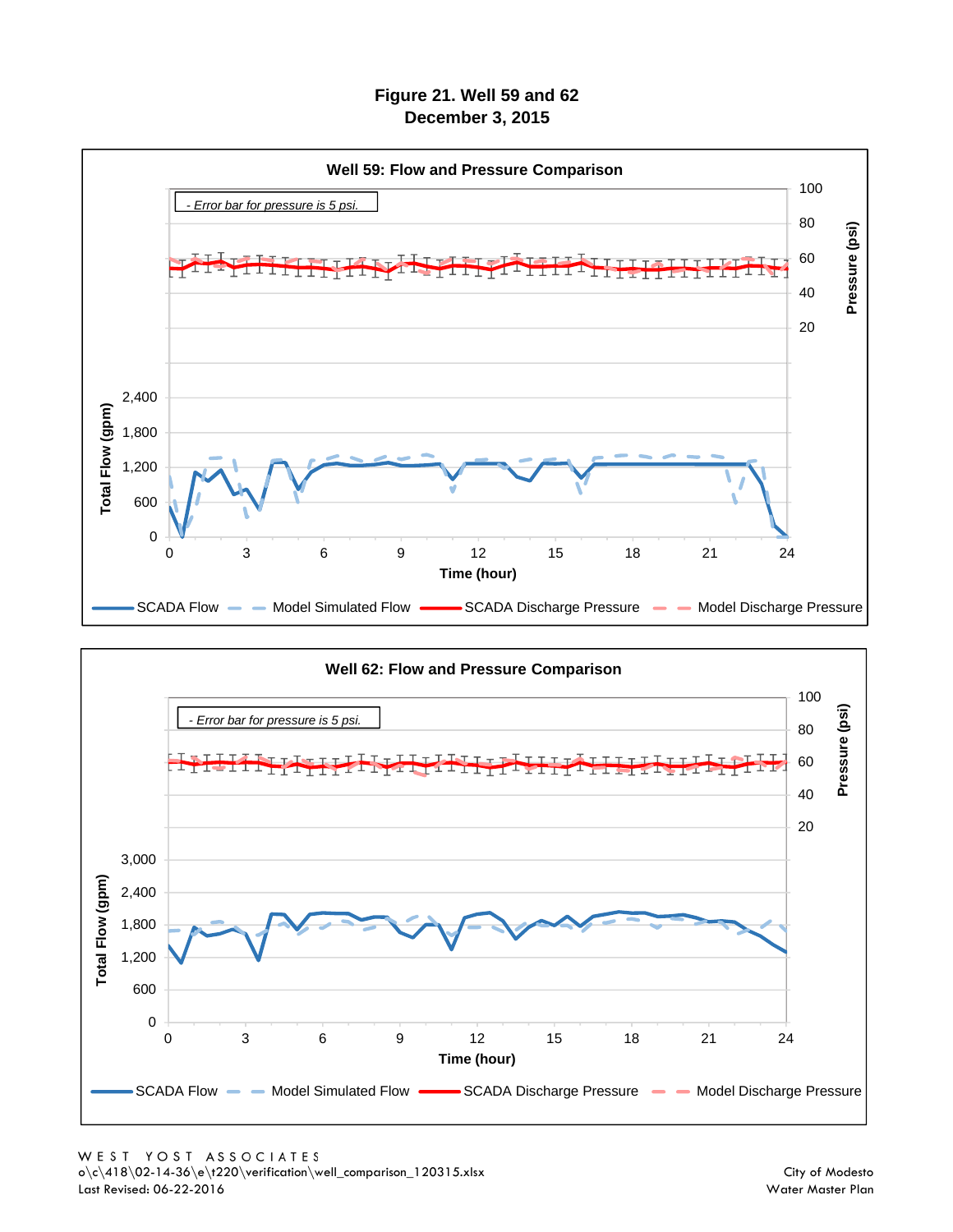**Figure 22. Well 65 and 212 December 3, 2015**



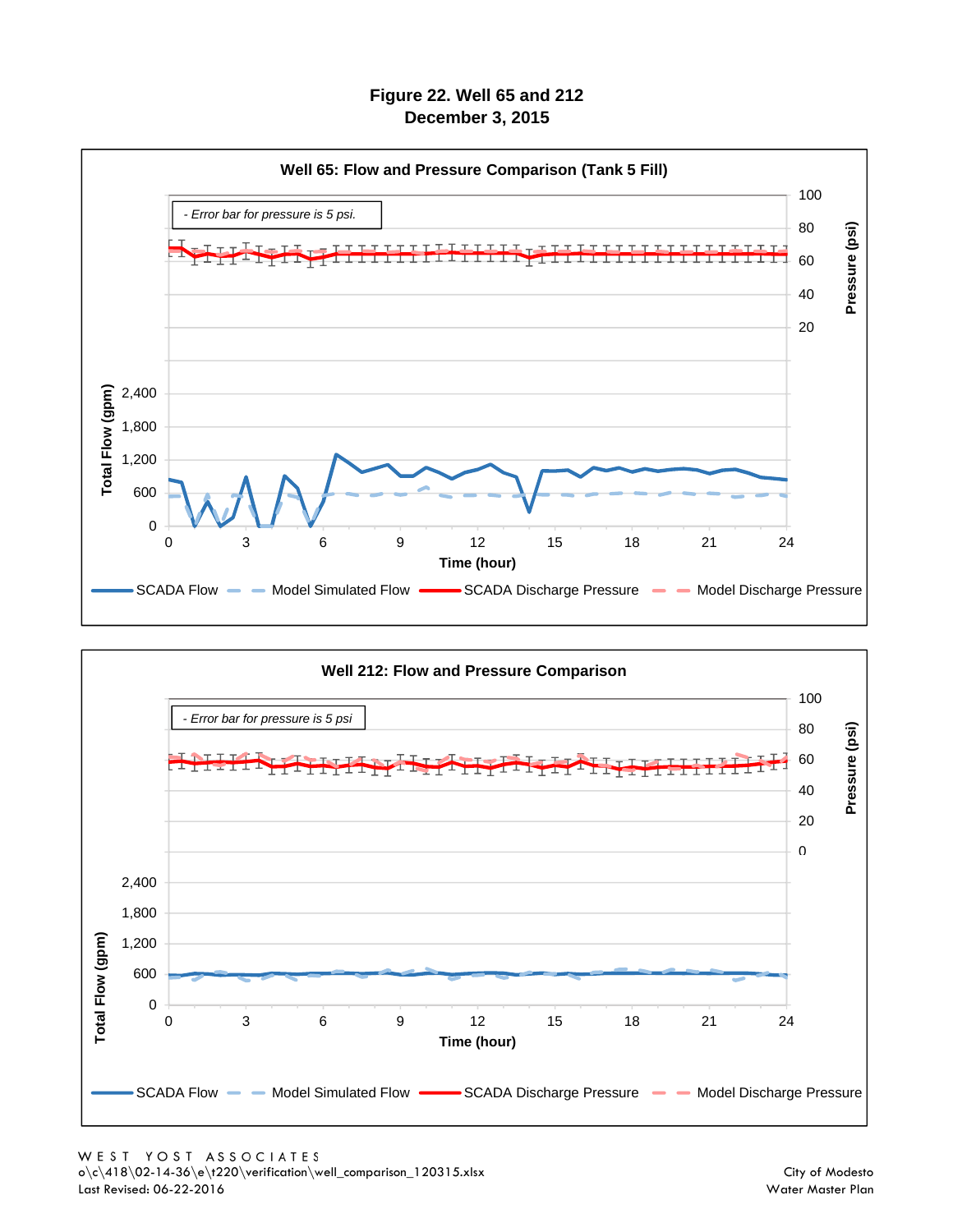**Figure 23. Well 225 and 247 December 3, 2015**



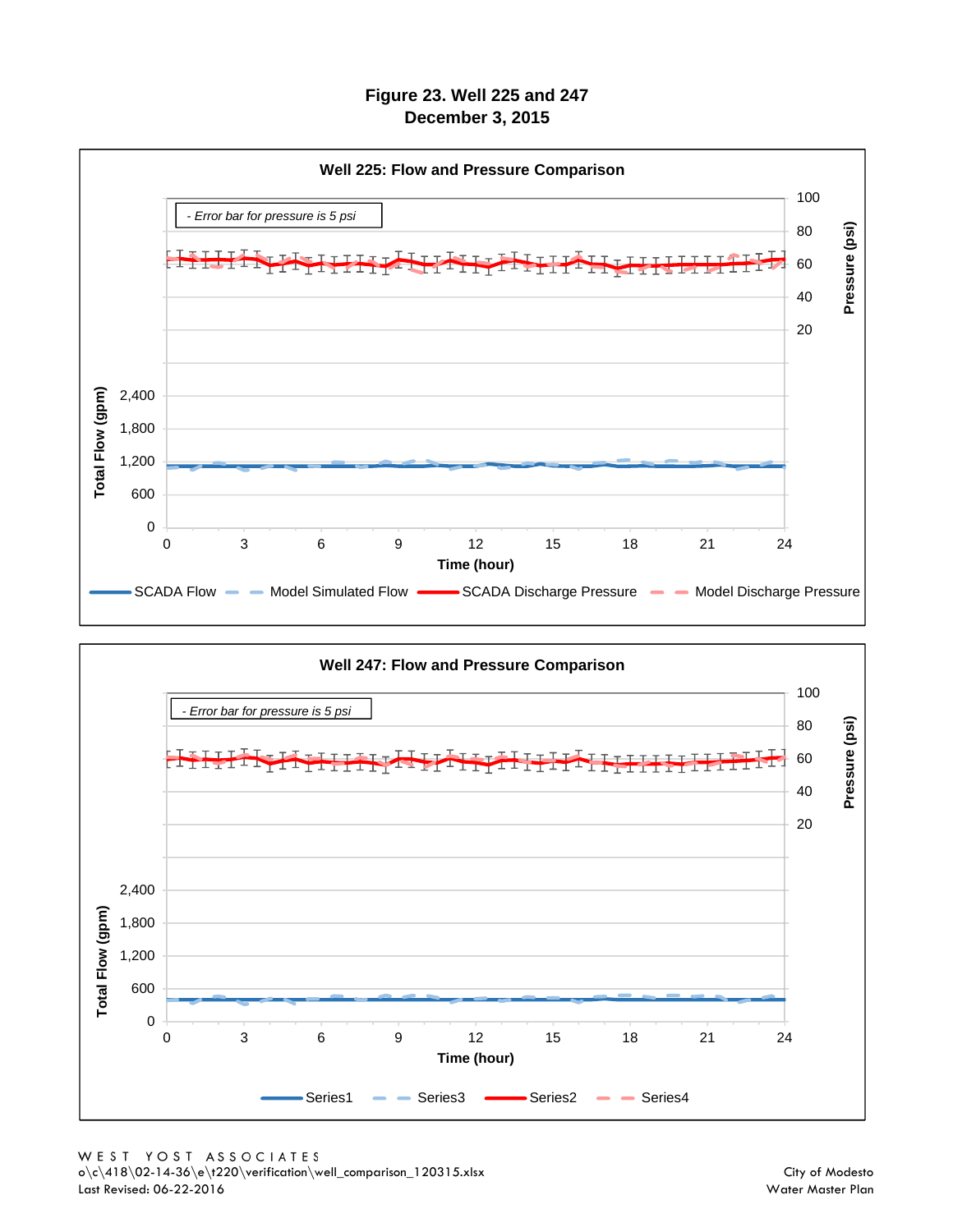**Figure 24. Well 278 and 279 December 3, 2015**



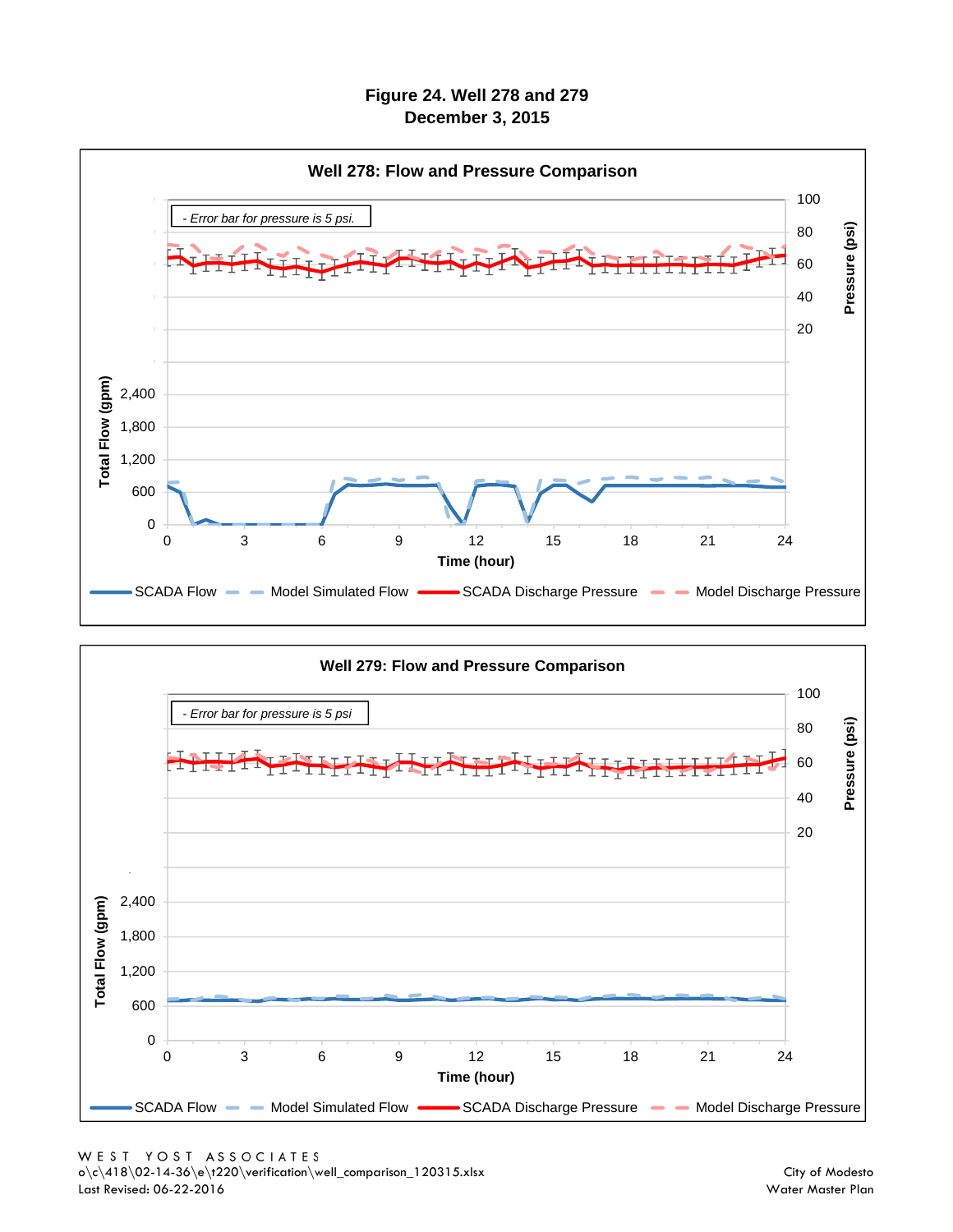## **Figure 25. Well 284 and 291 December 3, 2015**



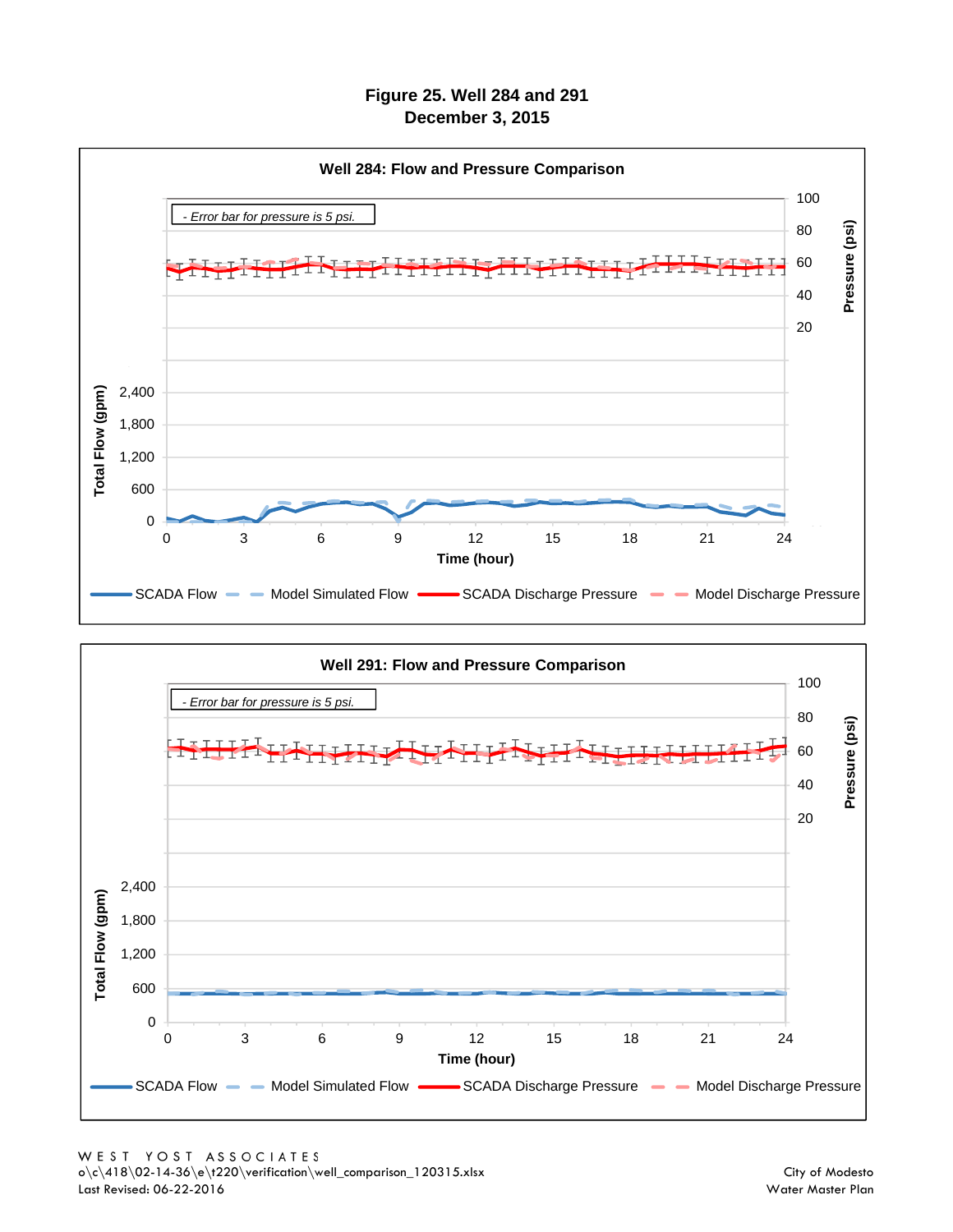## **Figure 26. Well 292 and 297 December 3, 2015**